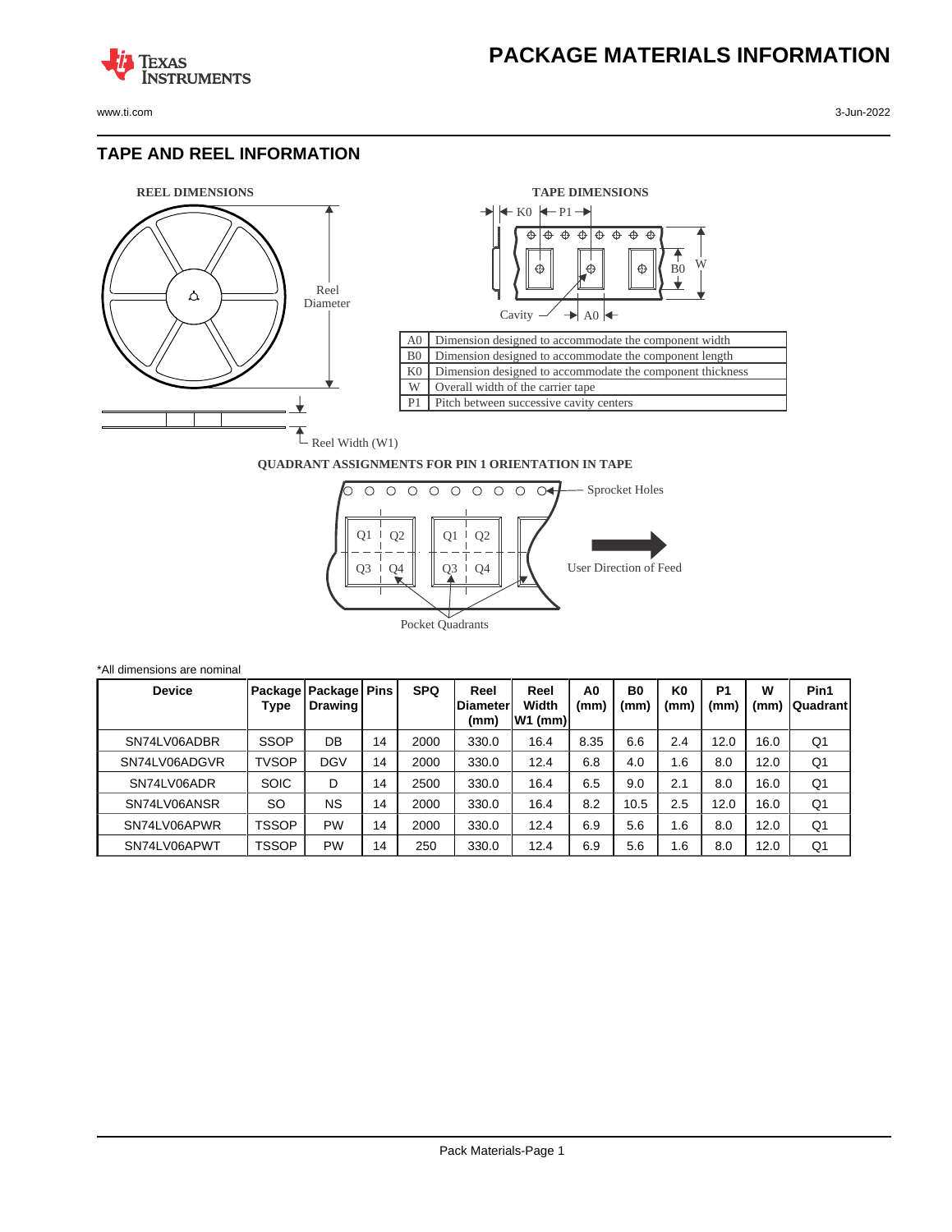

www.ti.com 3-Jun-2022

# **PACKAGE MATERIALS INFORMATION**



| dimensions are nominal |              |                        |             |            |             |            |             |
|------------------------|--------------|------------------------|-------------|------------|-------------|------------|-------------|
| <b>Device</b>          | Package Type | <b>Package Drawing</b> | <b>Pins</b> | <b>SPQ</b> | Length (mm) | Width (mm) | Height (mm) |
| SN74LV06ADBR           | <b>SSOP</b>  | DB                     | 14          | 2000       | 356.0       | 356.0      | 35.0        |
| SN74LV06ADGVR          | <b>TVSOP</b> | <b>DGV</b>             | 14          | 2000       | 356.0       | 356.0      | 35.0        |
| SN74LV06ADR            | <b>SOIC</b>  | D                      | 14          | 2500       | 356.0       | 356.0      | 35.0        |
| SN74LV06ANSR           | SO           | <b>NS</b>              | 14          | 2000       | 356.0       | 356.0      | 35.0        |
| SN74LV06APWR           | TSSOP        | <b>PW</b>              | 14          | 2000       | 356.0       | 356.0      | 35.0        |

SN74LV06APWT | TSSOP | PW | 14 | 250 | 356.0 | 356.0 | 35.0